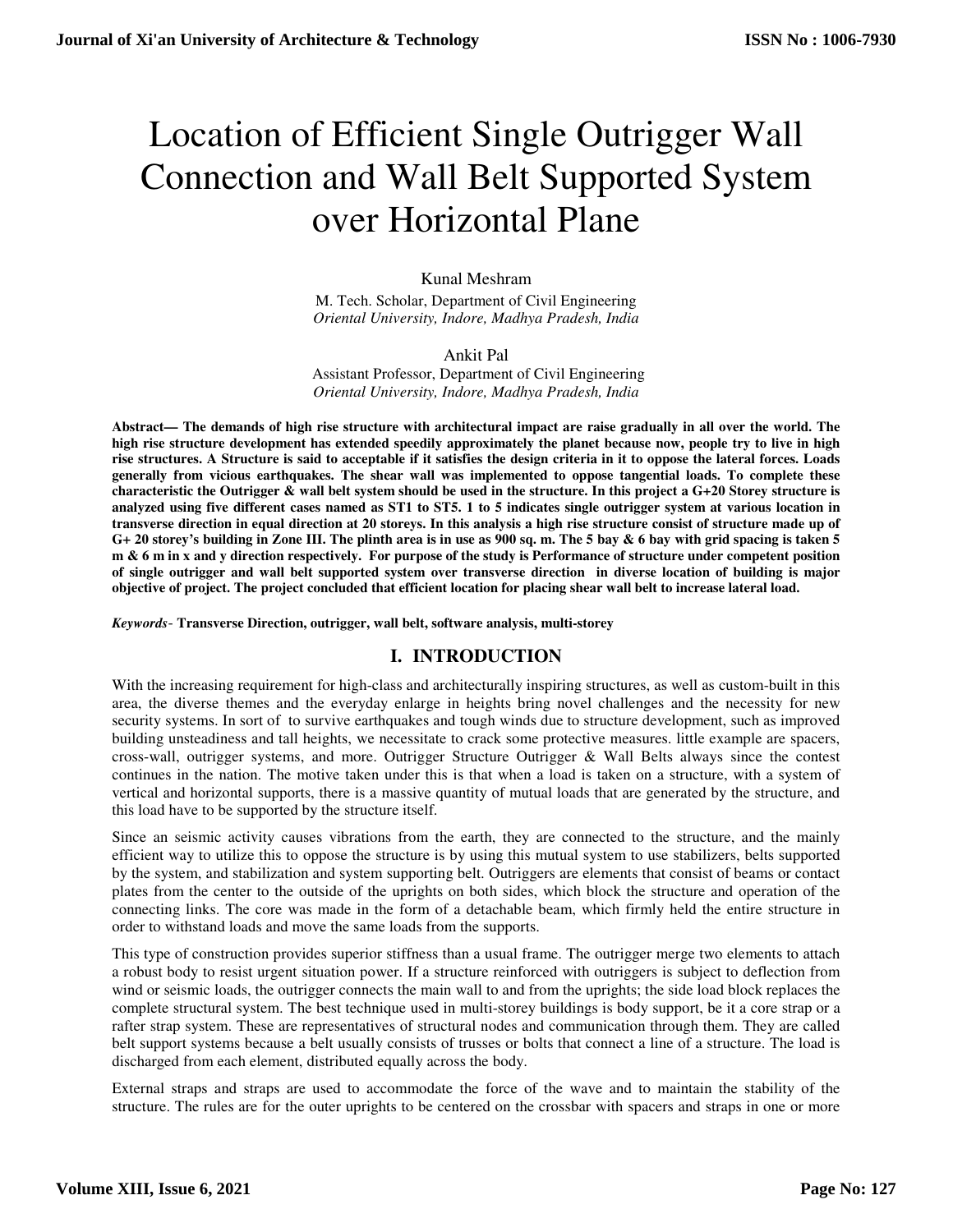positions. The truss straps are attached to the outer column of the house, and from the outside they are attached to the main or center vertical wall. The reason is that this approach is associated with a decrease in the value that occurs in the noise structure compared to the traditional method.

## **II. OBJECTIVES OF THE PROJECT**

This research is based on the Efficiency Location of Single Wall Outrigger and Wall Belt Supported System in Transverse Direction. Under the study it is seems that the used of these type of concept in the structure increasing lateral load handling capacity. The following objectives are taken for this project areas follows:-

- To Study about Outrigger Wall Connection and Wall Belt Supported System.
- To Modeled a G+20 storey multistory Building using software approach.
- To find different results parameters such as Maximum displacement, Base shear, axial force, bending moment, Torsional moment & Stresses in required X Y and Z.
- To compare the ST1( regular model) with ST2 to ST5 model(Outrigger and wall belt models).
- To find the optimum Location of Efficient Single Outrigger Wall Connection and Wall Belt Supported System under above objectives.

## **III. MODELING AND ANALYSIS**

The diverse case of Transverse direction with Outrigger and wall belt supported system are modeled by using fem based CSI- ETABS software. The Notations of cases are as follows:

Case ST 1 : Results for Regular structure with no outriggers support Case ST1

Case ST 2 : Results for Single Outrigger and wall belt supported system at 2G with dual core Case ST2

Case ST 3 : Results for Single Outrigger and wall belt supported system at 3G with dual core Case ST3

Case ST 4 : Results for Single Outrigger and wall belt supported system at 4G with dual core Case ST4

Case ST 5 : Results for Single Outrigger and wall belt supported system at 5G with dual core Case ST5



Figure 1: Plan of all the Structural Model Cases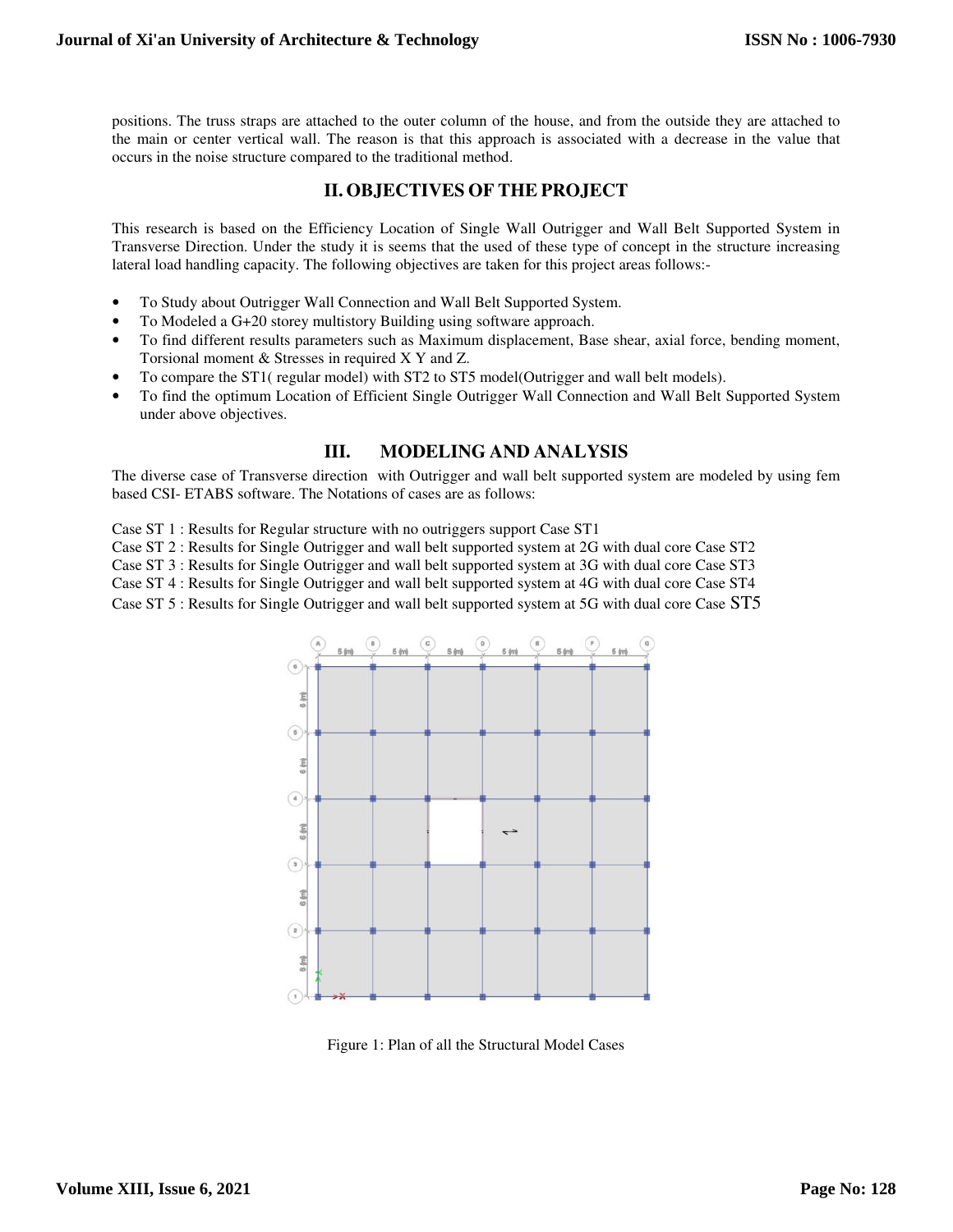

Figure 2: Front View of all the structural model cases

# **Structural Parameters used in G + 20 storey:**

Table 1 & Table 2 shows the basic parameters used in the analysis of building.

#### Table 1. Structural Parameters

| S. No.         | <b>Element Name</b>                  | <b>Description</b>        |
|----------------|--------------------------------------|---------------------------|
|                | <b>Building Types</b>                | Commercial                |
| $\overline{2}$ | No. of Storey                        | $G+20$                    |
| 3              | Plinth Area                          | $900 \text{ m}^2$         |
| 4              | Floor Height                         | 4.5 GF $& 3.5$ each floor |
| 5              | Dimensions of Beam                   | $0.55$ m. $x0.40$ m.      |
| 6              | Dimensions of Column                 | $0.60$ m. x $0.55$ m.     |
| 7              | <b>Slab Thickness</b>                | $0.150$ m.                |
| 8              | Shear wall                           | $0.155$ m.                |
| 10             | Grade of Concrete                    | M25 & M30                 |
| 11             | <b>Steel Used</b>                    | Fe 500                    |
| 12             | Outrigger and wall belt supported at | $1,2,3,4,5$ Storey        |
| 13             | Grid Spacing in X- Direction         | 5 m.                      |
| 14             | Grid Spacing in Y- Direction         | 6 m.                      |
| 15             | <b>Time Period</b>                   | 1.3474 Second             |
| 16             | Analysis Software used               | CSI-Etabs                 |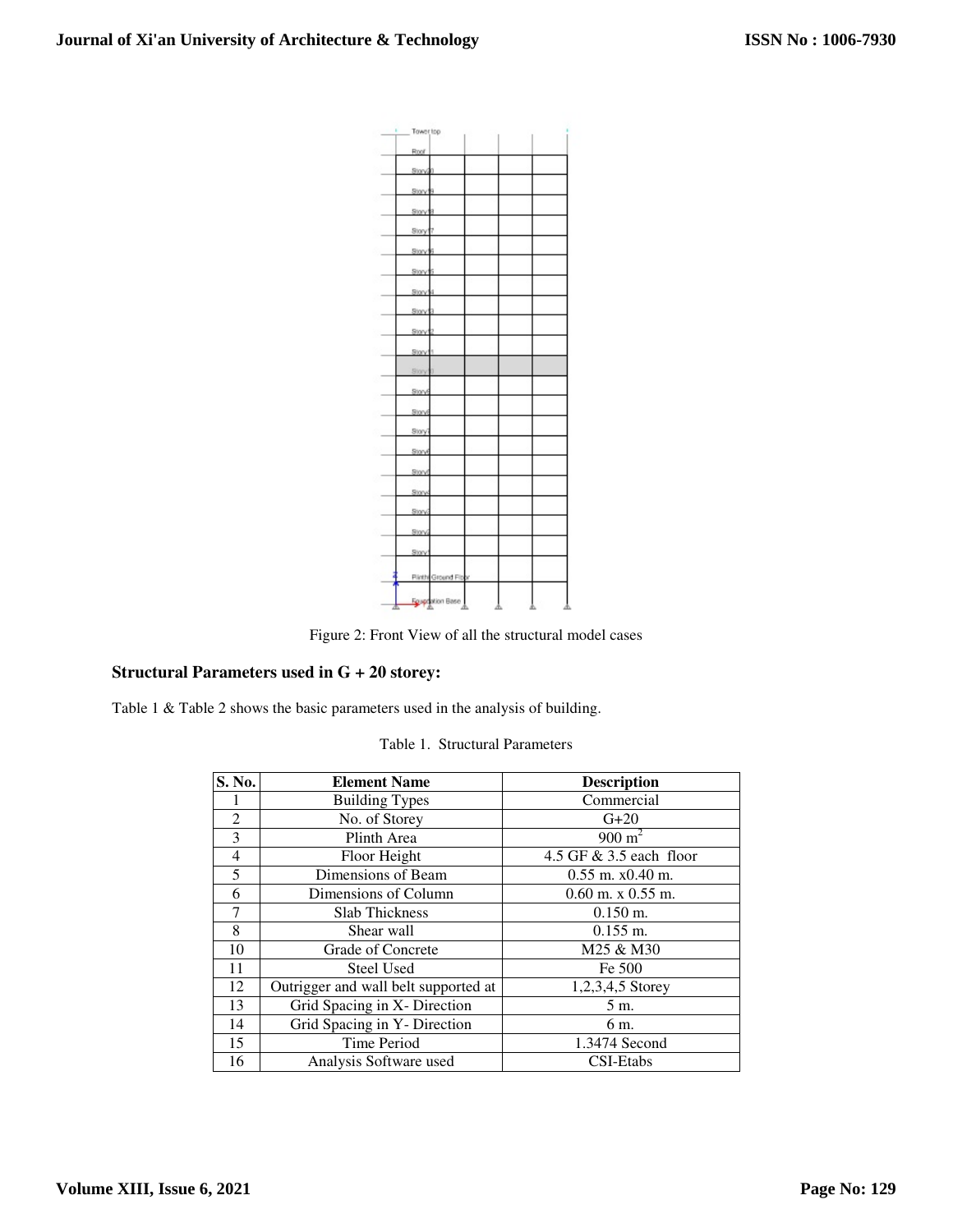#### **Earthquake Parameters used in G+20 Storey:**

| S. No. | <b>Parameters</b>      | <b>Description</b>         |
|--------|------------------------|----------------------------|
|        | Earthquake Code        | IS 1893(Part 1):2016       |
|        | Earthquake Zone        |                            |
|        | Response Factor (RF)   |                            |
|        | Importance Factor(IF)  | 12                         |
|        | Soil Types             | Medium                     |
|        | Damping                | 0.05                       |
|        | <b>Structural Type</b> | <b>RCC</b> Framed Building |
|        | Earthquake method      | Response Spectrum Method   |

# **IV. RESULTS AND DISCUSSION**

The Following results are to be obtained from the modeling and analysis of Multi storey building of G+20 Storey building in software analysis. The results are as follows:

**Maximum Displacement**: It is defined as the maximum displacement or distance moved by a point on a vibrating body or wave measured from its equilibrium position. Table 3 Shows that max. value of displacement in G+20 Storey Building for different cases from ST1 to ST5.

|  |  | Table 3. Maximum Displacement Results |
|--|--|---------------------------------------|
|--|--|---------------------------------------|

| <b>Cases</b>    | <b>Maximum Displacement (mm)</b> |                        |  |
|-----------------|----------------------------------|------------------------|--|
|                 | <b>For X Direction</b>           | <b>For Z Direction</b> |  |
| <b>Case ST1</b> | 284.688                          | 269.734                |  |
| <b>Case ST2</b> | 242.85                           | 210.557                |  |
| Case ST3        | 238.456                          | 221.151                |  |
| <b>Case ST4</b> | 229.148                          | 213.831                |  |
| <b>Case ST5</b> | 241.429                          | 219.783                |  |



Figure 3: Bar chart of Max. Displacement under ST1 to ST5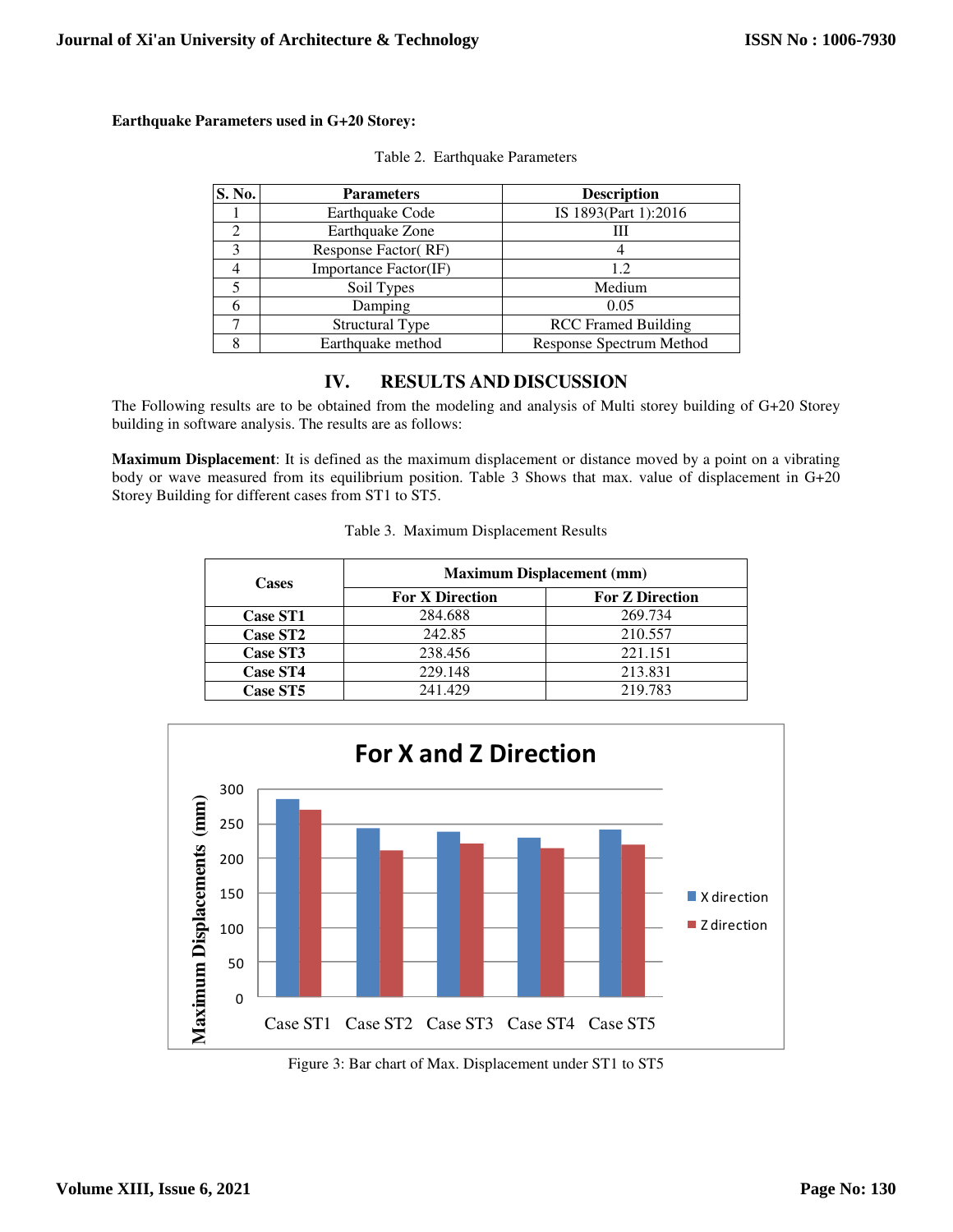**Baser Shear***:* Base shear is an estimate of the maximum expected lateral force on the base of the structure due to seismic activity. Table 4 Shows that max. Value of Base shear in G+20 Storey Building for different cases from HP1 to HP6 in X& Z direction.

| <b>Cases</b>    | <b>Base Shear (KN)</b> |                    |  |
|-----------------|------------------------|--------------------|--|
|                 | X direction            | <b>Z</b> direction |  |
| <b>Case ST1</b> | 5321.9388              | 5321.9352          |  |
| <b>Case ST2</b> | 5387.1604              | 5387.1598          |  |
| Case ST3        | 5387.1601              | 5387.1614          |  |
| <b>Case ST4</b> | 5384.9188              | 5384.924           |  |
| Case ST5        | 5387.1606              | 5387.1599          |  |

|  | Table 4. Base Shear Results |  |  |  |
|--|-----------------------------|--|--|--|
|--|-----------------------------|--|--|--|



Figure 4: Bar chart of Max. Base Shear under ST1 to ST5

**Maximum Axial Forces:** If the load on a column is applied through the center of gravity of its cross section, it is called an axial load. Axial force is the compression or tension force acting in a member. Table 5 Shows that max. value of Axial forces in G+20 Storey Building for different cases from HP1 to HP6.

| Table 5. Maximum Axial Forces Results |                                      |  |
|---------------------------------------|--------------------------------------|--|
| <b>Cases</b>                          | Column<br><b>Axial Force</b><br>(KN) |  |
| <b>Case ST1</b>                       | 7913.5328                            |  |
| Case ST <sub>2</sub>                  | 7280.0567                            |  |
| Case ST3                              | 7182.7683                            |  |
| Case ST4                              | 7521.5103                            |  |
| Case ST5                              | 7285.7476                            |  |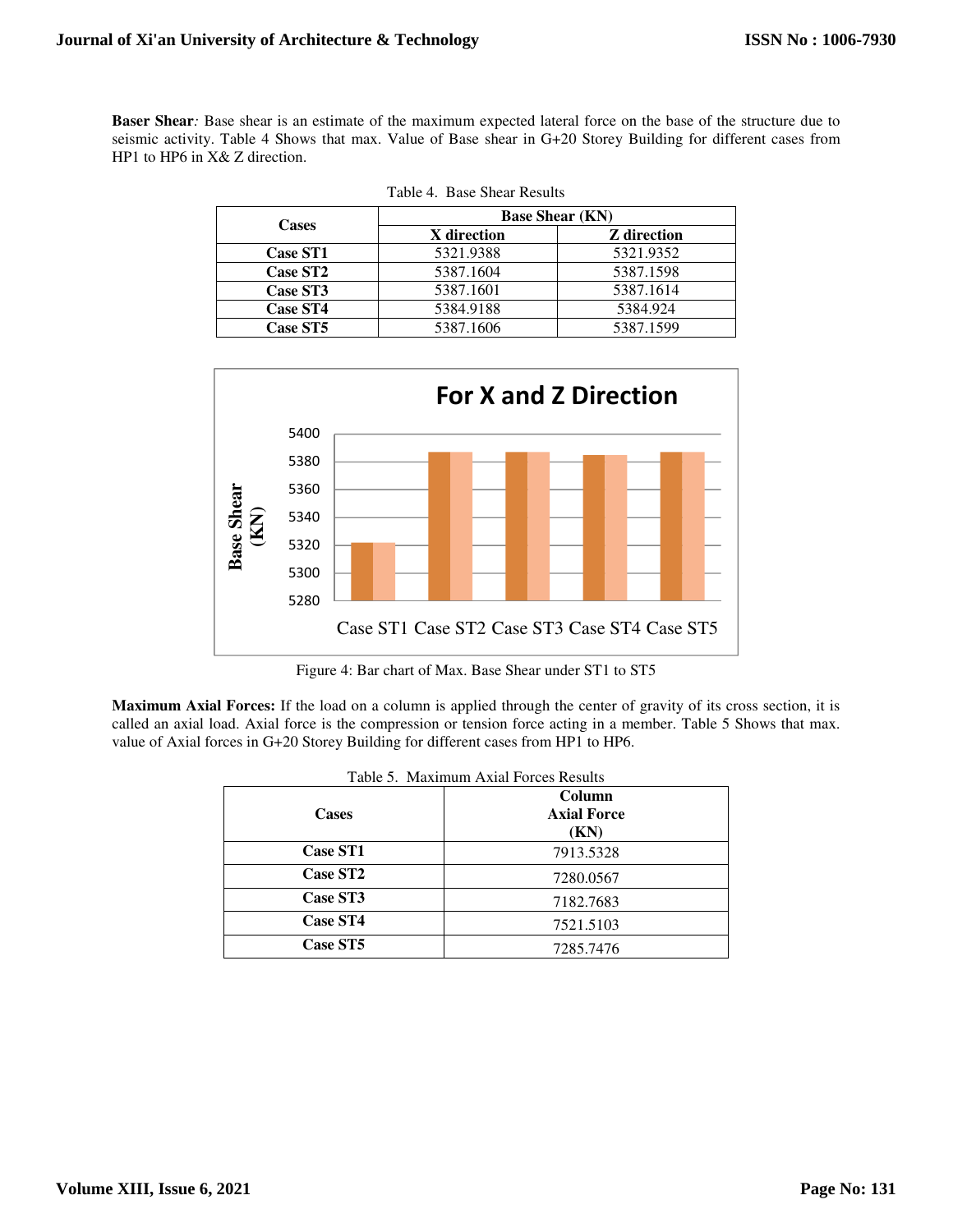

Figure 5: Bar chart of Max. Axial Forces under ST1 to ST5

**Maximum Shear Force in Column***:* Shearing forces are unaligned forces pushing one part of a body in one specific direction, and another part of the body in the opposite direction. When the forces are aligned into each other, they are called compression forces. Table 6 Shows that max. value of shear Forces Results in G+20 Storey Building for different cases from HP1 to HP6.

| <b>Cases</b>    | <b>Column Shear Force</b><br>(KN) |               |
|-----------------|-----------------------------------|---------------|
|                 | Shear along Y                     | Shear along Z |
| <b>Case ST1</b> | 137.4636                          | 136.0902      |
| <b>Case ST2</b> | 160.5571                          | 210.8961      |
| Case ST3        | 188.9118                          | 210.3544      |
| Case ST4        | 178.2738                          | 199.9827      |
| Case ST5        | 164.7256                          | 207.8335      |

Table 6. Maximum shear Forces in column Results



Figure 6: Bar chart of Max. shear Forces under ST1 to ST5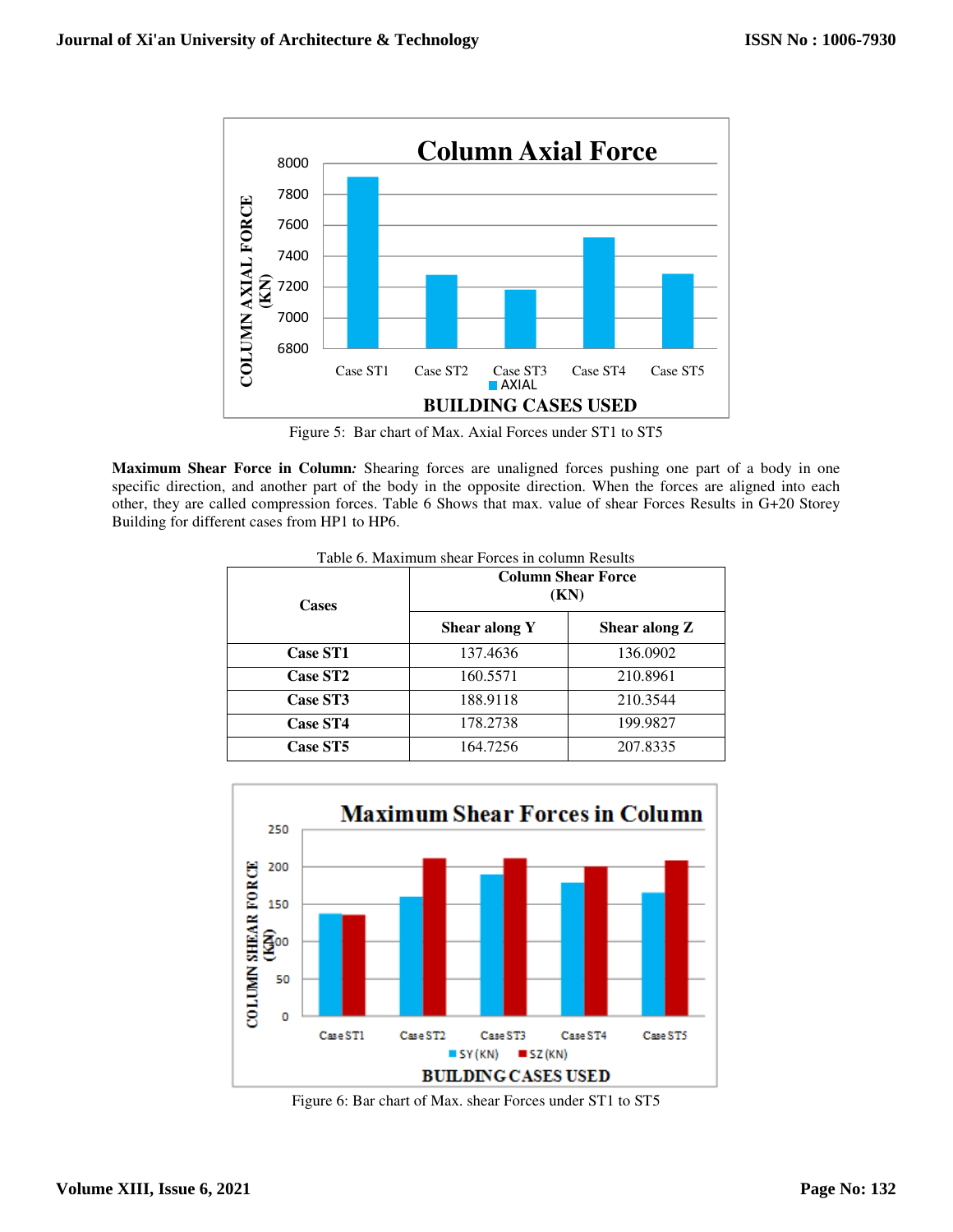**Maximum Bending Moment in Column:** A bending moment is the reaction induced in a structural element when an external force or moment is applied to the element causing the element to bend. The most common or simplest structural element subjected to bending moments is the beam. Table 7 Shows that max. value of bending moment Results in G+20 Storey Building for different cases from HP1 to HP6

|                      | <b>Column Bending Moment (KN.m)</b> |                       |
|----------------------|-------------------------------------|-----------------------|
| <b>Cases</b>         | <b>Moment along Y</b>               | <b>Moment along Z</b> |
| <b>Case ST1</b>      | 208.4792                            | 239.556               |
| Case ST <sub>2</sub> | 496.9613                            | 367.1999              |
| Case ST3             | 492.2901                            | 420.8447              |
| <b>Case ST4</b>      | 466.3364                            | 395.7814              |
| Case ST5             | 487.8005                            | 371.9137              |



Figure 7: Bar chart of Max. Bending Moment in column under ST1 to ST5

**Maximum Shear Force in Beam***:* Table 8 Shows that max. value of bending moment Results in G+20 Storey Building for different cases from ST1 to ST5.

| Table 8. Maximum Shear Force in Beam |                                 |               |  |
|--------------------------------------|---------------------------------|---------------|--|
| <b>Cases</b>                         | <b>Beam Shear Force</b><br>(KN) |               |  |
|                                      | Shear along Y                   | Shear along Z |  |
| <b>Case ST1</b>                      | 169.8228                        | 1.7354        |  |
| <b>Case ST2</b>                      | 151.8172                        | 1.7259        |  |
| <b>Case ST3</b>                      | 138.7818                        | 1.7258        |  |
| <b>Case ST4</b>                      | 138.4243                        | 1.7075        |  |
| <b>Case ST5</b>                      | 150.1443                        | 1.7175        |  |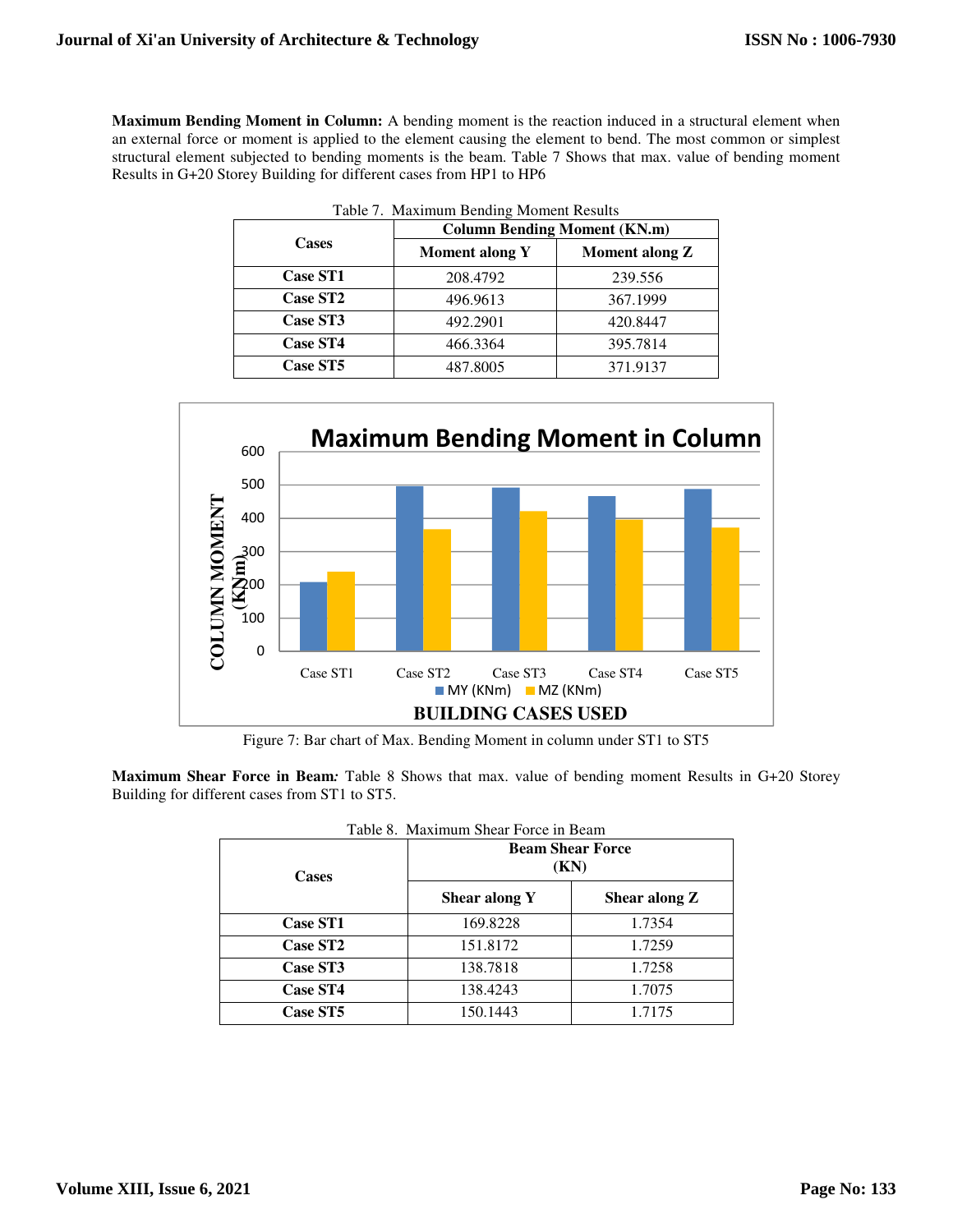



#### **Maximum Bending Moment in Beam:**

| <b>Cases</b>    | <b>Beam Bending Moment</b><br>(KNm) |                |
|-----------------|-------------------------------------|----------------|
|                 | <b>Moment along Y</b>               | Moment along Z |
| <b>Case ST1</b> | 3.9107                              | 312.7863       |
| <b>Case ST2</b> | 4.3658                              | 271.319        |
| Case ST3        | 4.6332                              | 258.2509       |
| <b>Case ST4</b> | 4.1938                              | 253.5418       |
| Case ST5        | 4.1042                              | 267.5027       |



Figure 9: Bar chart of Max. Bending Moment in beam under ST1 to ST5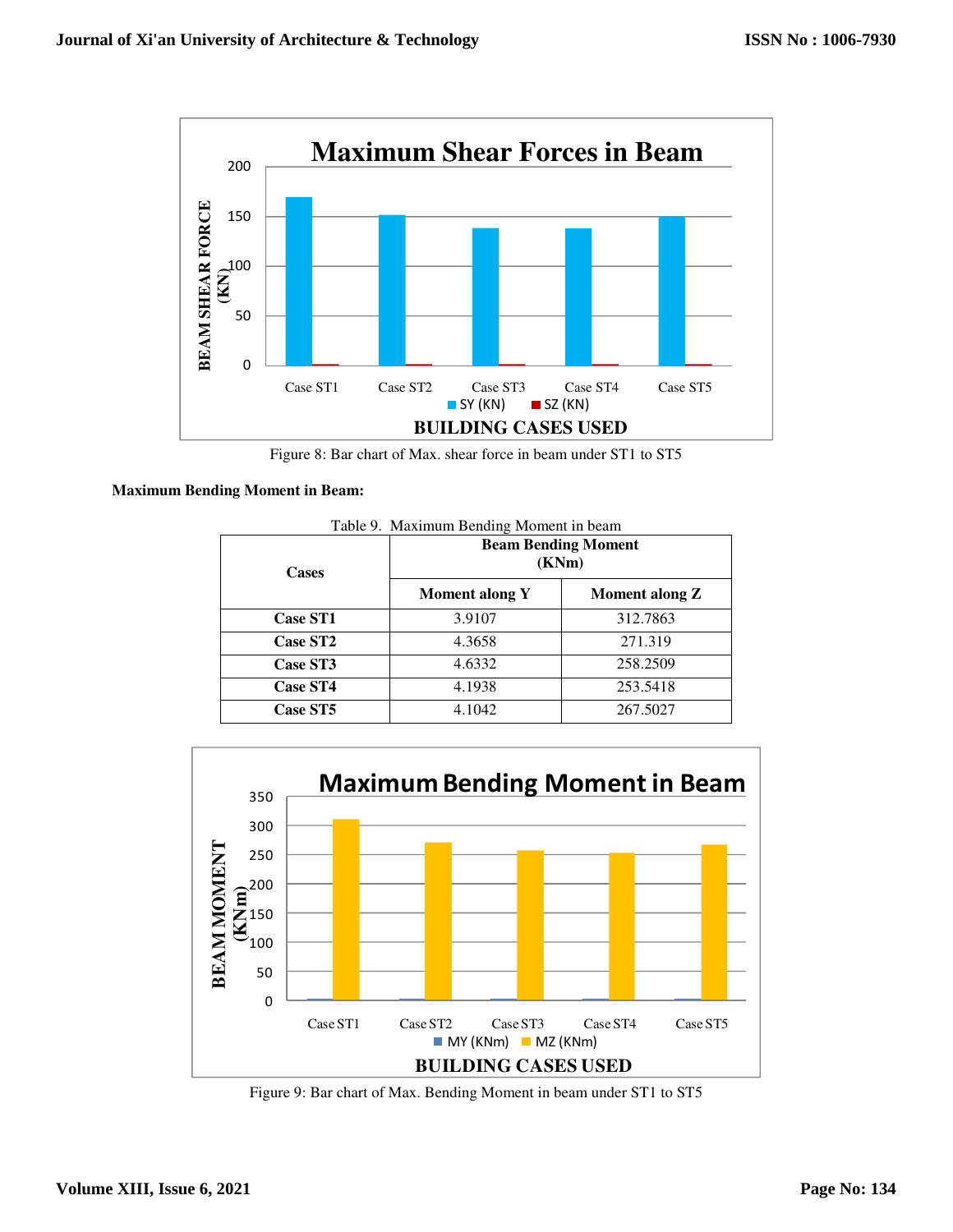**Maximum Torsional Moments in Beam & Column:** Torsion, also known as torque, describes a moment that is acting upon an object around the same axis in which the object lies.

|                 | <b>Beam</b>              | Column                   |  |
|-----------------|--------------------------|--------------------------|--|
| Case            | <b>Torsional Moments</b> | <b>Torsional Moments</b> |  |
|                 | (KN.m)                   | (KN.m)                   |  |
| <b>Case ST1</b> | 10.9019                  | 16.9018                  |  |
| <b>Case ST2</b> | 15.3184                  | 17.5331                  |  |
| Case ST3        | 14.8864                  | 18.5171                  |  |
| <b>Case ST4</b> | 13.902                   | 19.2547                  |  |
| <b>Case ST5</b> | 17.3935                  | 18.06                    |  |







Figure 10: Bar chart of Torsional Moment in Beams & Columns under ST1 to ST5

**Maximum Stresses developed:** Stress is a physical quantity that expresses the internal forces that neighboring particles of a continuous material exert on each other. In this project three types stresses are to be analyzed i.e principal stresses, Von Mises Stresses,Shearing Stresses with their maximum magnitude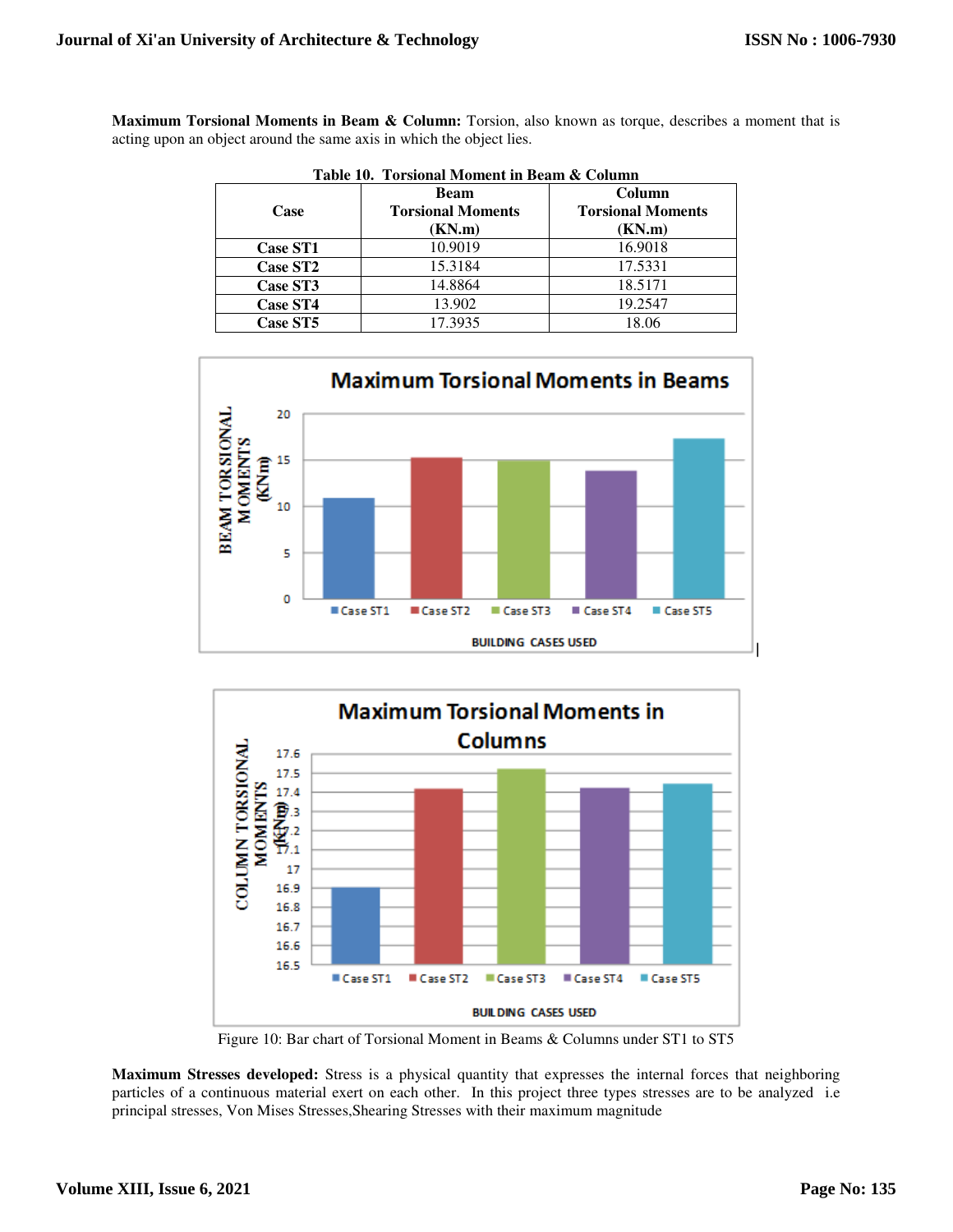| Maximum Stresses developed (N/sq. mm) |                                                              |                                                                   |                                                                   |  |  |
|---------------------------------------|--------------------------------------------------------------|-------------------------------------------------------------------|-------------------------------------------------------------------|--|--|
| <b>Beam Stability</b><br>Case         | <b>Maximum</b><br><b>Principal</b><br>Stresses (N/sq.<br>mm) | <b>Maximum Von</b><br><b>Mises Stresses</b><br>$(N\sqrt{sq. mm})$ | <b>Maximum</b><br><b>Shearing Stresses</b><br>$(N\text{/sq. mm})$ |  |  |
| <b>Case ST1</b>                       | 19.21                                                        | 24.33                                                             | 7.16                                                              |  |  |
| <b>Case ST2</b>                       | 18.11                                                        | 22.95                                                             | 7.74                                                              |  |  |
| <b>Case ST3</b>                       | 17.45                                                        | 22.87                                                             | 9.76                                                              |  |  |
| <b>Case ST4</b>                       | 17.45                                                        | 23.24                                                             | 11.85                                                             |  |  |
| Case ST5                              | 18.06                                                        | 22.89                                                             | 8.76                                                              |  |  |

|  | Table 11. Maximum Stresses developed |  |  |
|--|--------------------------------------|--|--|
|--|--------------------------------------|--|--|





(b)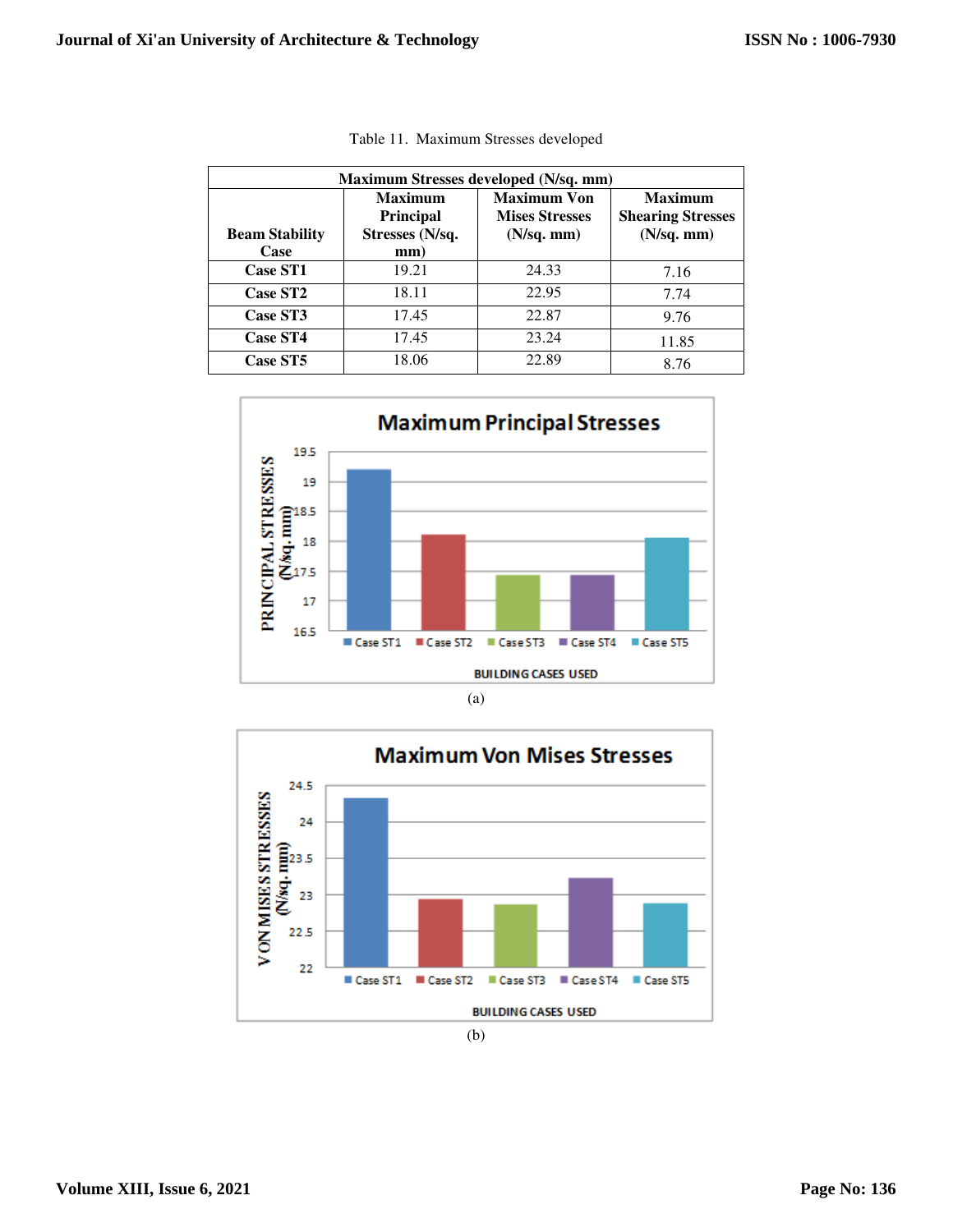



## **V. CONCLUSIONS**

The following conclusions are obtained based the different results obtained of model ST1 to model ST5. The Response spectrum approach is adopted in the entire conclusion are valid only and only for this project. The conclusions are as follows:

- 1. On comparing it has been concluded that the maximum displacement in X direction obtained for case ST4 with a minimum value respectively again maximum displacement in Z direction obtained for case ST2 with a minimum value.
- 2. As per comparative results, Case ST4 and ST4 for base shear forces in X direction and Z direction values are respectively efficient among all cases.
- 3. As per comparative results in axial force, Case ST3 is very effective than other cases.
- 4. As per comparative results, Case ST2 and ST4 for Column shear forces in X direction and Z direction values are respectively efficient among all cases.
- 5. As per comparative results, Case ST4 and ST2 for Column beam bending in X direction and Z direction values are respectively efficient among all cases.
- 6. As per comparative results, Case ST4 and ST4 for Beam shear forces in X direction and Z direction values are respectively efficient among all cases.
- 7. As per comparative results, Case ST5 and ST4 for Beam Bending Moment in X direction and Z direction values are respectively efficient among all cases.
- 8. On analyzing the Torsional Moment in beams Case ST4 is very efficient and Torsional Moment in column case ST2 is very efficient
- 9. As per comparative results in Smax stress , SVM stress and S12 stress values are Case ST4, Case ST3 and Case ST2 respectively observed efficient.
- 10. Comparing all the cases Case ST4 and case ST2 are the efficient case among all cases.

**As we study in this research and also which is shown in the above result that Case ST4 and Case ST2 are the best suited case in Efficient Location of Single Wall Outrigger and Wall Belt Supported System in Transverse Direction. The major outcome is that Efficient Location of Single Wall Outrigger and Wall Belt Supported System in Transverse Direction at dual core at two floor most efficient at 4th floor and second is**   $2<sup>nd</sup>$  floor.